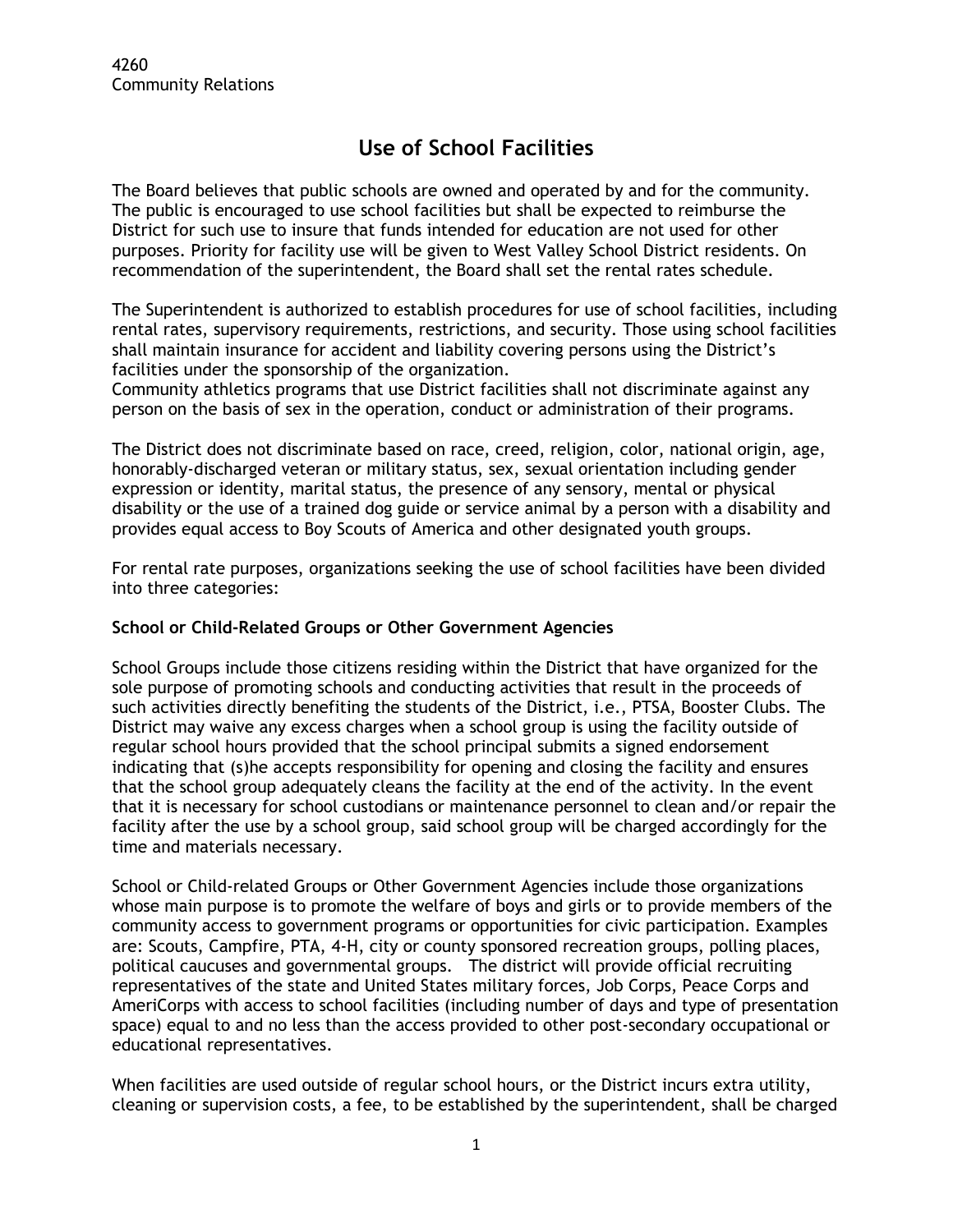4260 Community Relations

to recoup those costs. Additionally, youth organizations engaged in sports activities and using school facilities must provide a statement of compliance with the policies for the management of concussion and head injury in youth sports as required by RCW 28A.600.

## **Nonprofit Groups**

Nonprofit Groups includes those organizations which might wish to use school facilities for lectures, promotional activities, rallies, entertainment, college courses, or other activities for which public halls or commercial facilities generally are rented or owned. The District shall charge a rental rate in excess of costs incurred, except that such excess charges may be waived when a service club or other nonprofit group is raising funds for charitable purposes. To be granted this exception, the charitable organization must be recognized by the Philanthropic Division of the Better Business Bureau.

Professional fund raisers representing charities must provide evidence that they are registered and bonded by the state of Washington. Such fund-raisers must provide evidence that the charity will receive at least sixty (60) percent of the gross revenues received from the public prior to approval to use the facilities.

Similar treatment may be granted public universities and colleges when offering college courses within the community or when any university/college is offering a course for staff at the request of the District. Nonprofit groups of the kind that in most communities have their own facilities (churches, lodges, veterans groups, granges, etc.) who wish to use District facilities on a regular, but temporary, basis may do so under this rental rate, but for no more than two years and may not average more than twelve hours of use per week.

## **Commercial Enterprises**

Commercial Enterprises include profit-making organizations and business-related enterprises. While the District would prefer these organizations use commercial or private facilities, facilities may be rented for non-regular use at the prevailing rate charged by commercial facilities in the area.

District-sponsored activities, including curricular and co-curricular functions, retain first priority in use of facilities. Authorization for use of school facilities shall not be considered as endorsement of or approval of the activity group or organization nor for the purposes it represents.

| <b>Cross References:</b> | Policy 3422                   | Student Sports - Concussion and Head Injuries                                                   |
|--------------------------|-------------------------------|-------------------------------------------------------------------------------------------------|
| Legal References:        | RCW 4.24.660                  | Liability of school districts under contracts with<br>Youth programs                            |
|                          | <b>Bond Committee Meeting</b> |                                                                                                 |
|                          | RCW 28A.230.180               | Educational and career opportunities in the<br>military, student access to information on, when |
|                          | RCW 28A.320.510               | Night schools, summer schools, meetings, use of<br>facilities for                               |